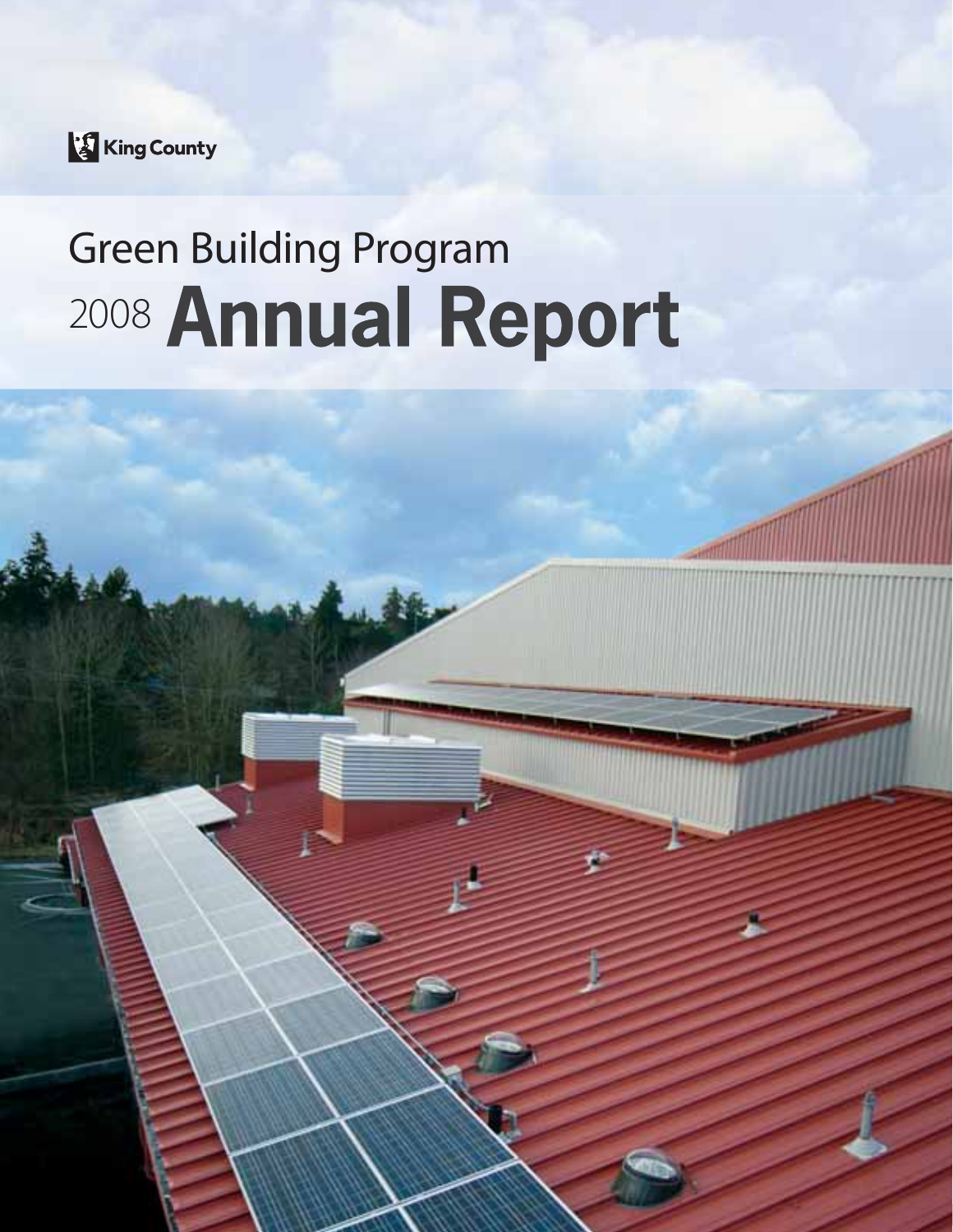# **Contents**

| Green Building Project Descriptions and Accomplishments <b>Constanting Marita Building Project Descriptions and Accomplishments</b> |
|-------------------------------------------------------------------------------------------------------------------------------------|
|                                                                                                                                     |
|                                                                                                                                     |
|                                                                                                                                     |
| Department of Natural Resources and Parks - Wastewater Treatment Division  7                                                        |
| Department of Natural Resources and Parks - Solid Waste Division  10                                                                |
| Department of Natural Resources and Parks - Water and Land Resources Division  11                                                   |
| Department of Natural Resources and Parks - Parks Division  11                                                                      |
| Department of Development and Environmental Services  13                                                                            |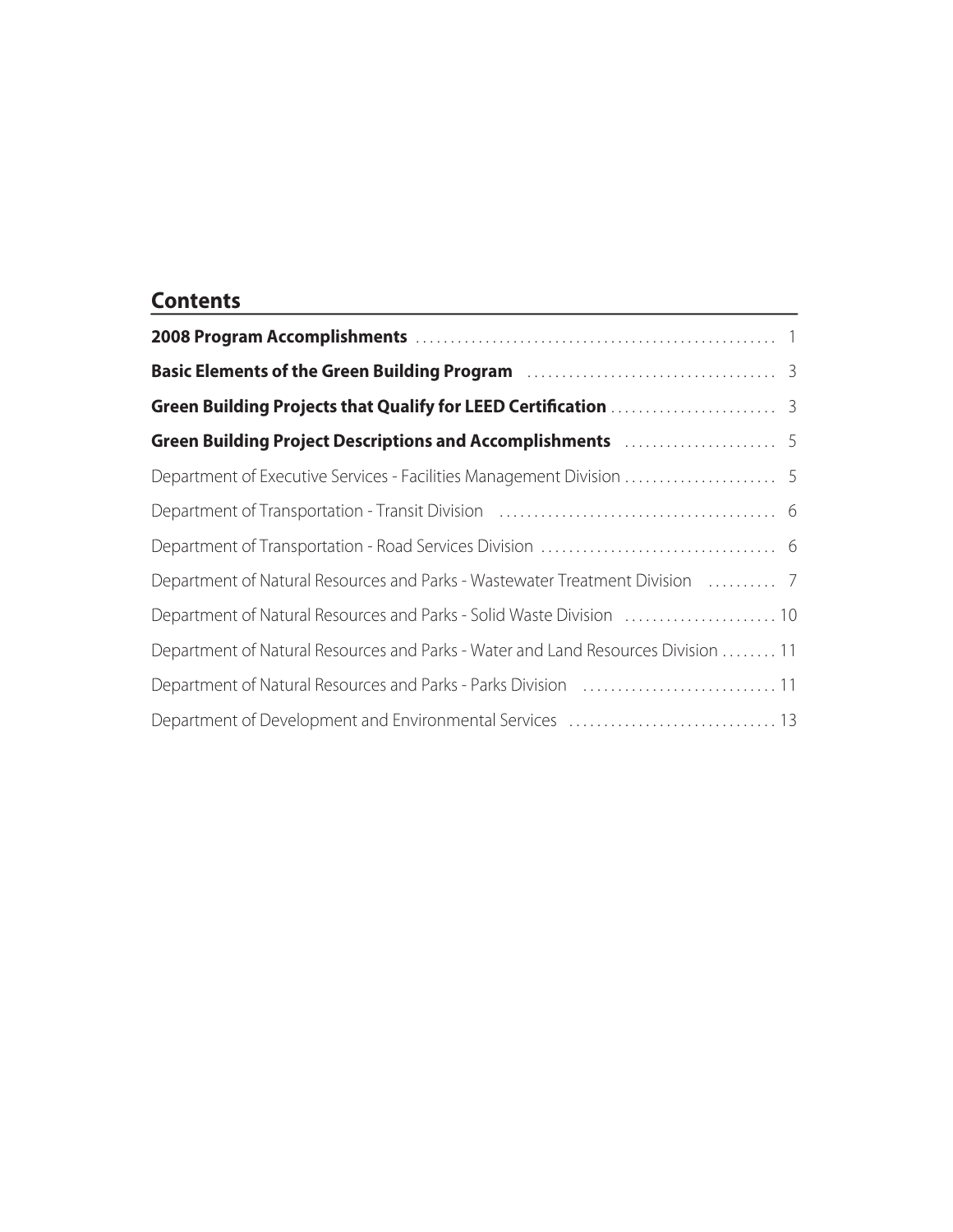# **2008 Program Accomplishments**

As directed in King County Ordinance 16147, Green Building and Sustainable Development, we are pleased to submit this 2008 annual report highlighting the accomplishments of the King County Green Building Program. This program supports King County's commitment to minimize the environmental impacts of county sites, facilities, and structures in all phases – from design, construction, operation, renovation, and maintenance to deconstruction.

On July 1, 2008, King County Ordinance 16147 went into effect. The new ordinance builds on previous mandates and strengthens green building requirements, standards, and practices for the county. The intent of the ordinance is to ensure that the design, construction, maintenance and operation of any King County-owned or financed capital project is consistent with the latest green building and sustainable development practices. Key points of the ordinance are:

- All Leadership in Energy and Environmental Design (LEED®)-eligible capital projects must register with the U.S. Green Building Council and strive to achieve a LEED Gold rating.
- All non-LEED-eligible projects must incorporate sustainable development practices, and project managers must fill out a sustainable development scorecard that shows the strategies that are being used.
- Projects should incorporate an integrated design process and life-cycle assessment to optimize design approaches.
- Green Operations and Maintenance Guidelines will be developed for use in existing buildings. The guidelines will provide direction on green practices in minor remodels and renovations, water conservation, waste reduction and recycling expectations, green cleaning standards, and retro commissioning to improve a facility's operating performance.
- Specific reporting requirements must be used to enable divisions to better summarize the green building and sustainable development practices being reported to the King County Council annually.
- The county-wide "Green Building Team" will continue in its work. The ordinance clarifies its roles and responsibilities.
- Project managers will be trained in green building and sustainable development practices.
- In 2008, county departments continued to make strides in

developing 10 building projects seeking certification in the LEED process. Some of the buildings are in the initial design phases while others were completed this year. There are also a number of county projects where LEED certification is not economically feasible or applicable, but where green building practices are being applied.

In September, the Green Building Program held its third annual Green Building conference, Greening in Place, this year actively recruiting suburban cities to attend. This event was highly successful, providing a venue for sharing green building information among county and city project managers and highlighting project successes. More than 150 project staff attended the event where eight Excellence in Building Green awards were presented. These awards recognize individuals and projects that exemplify King County and the suburban cities' commitment to building green.



Road Services Division employees accept an award from Executive Ron Sims for the SE 304th Street at 124th Ave SE intersection improvement project

Also in September, the Solid Waste Division's new Shoreline Recycling and Transfer Station received a LEED Platinum rating – the highest rating that can be achieved. This station's sustainable design features include solar panels installed on the south-facing roof, a rainwater collection system to use for washing the floors and equipment, translucent panels in the roof and windows to maximize the amount of natural daylight, drought-tolerant plants, and recycled-content materials used throughout the building.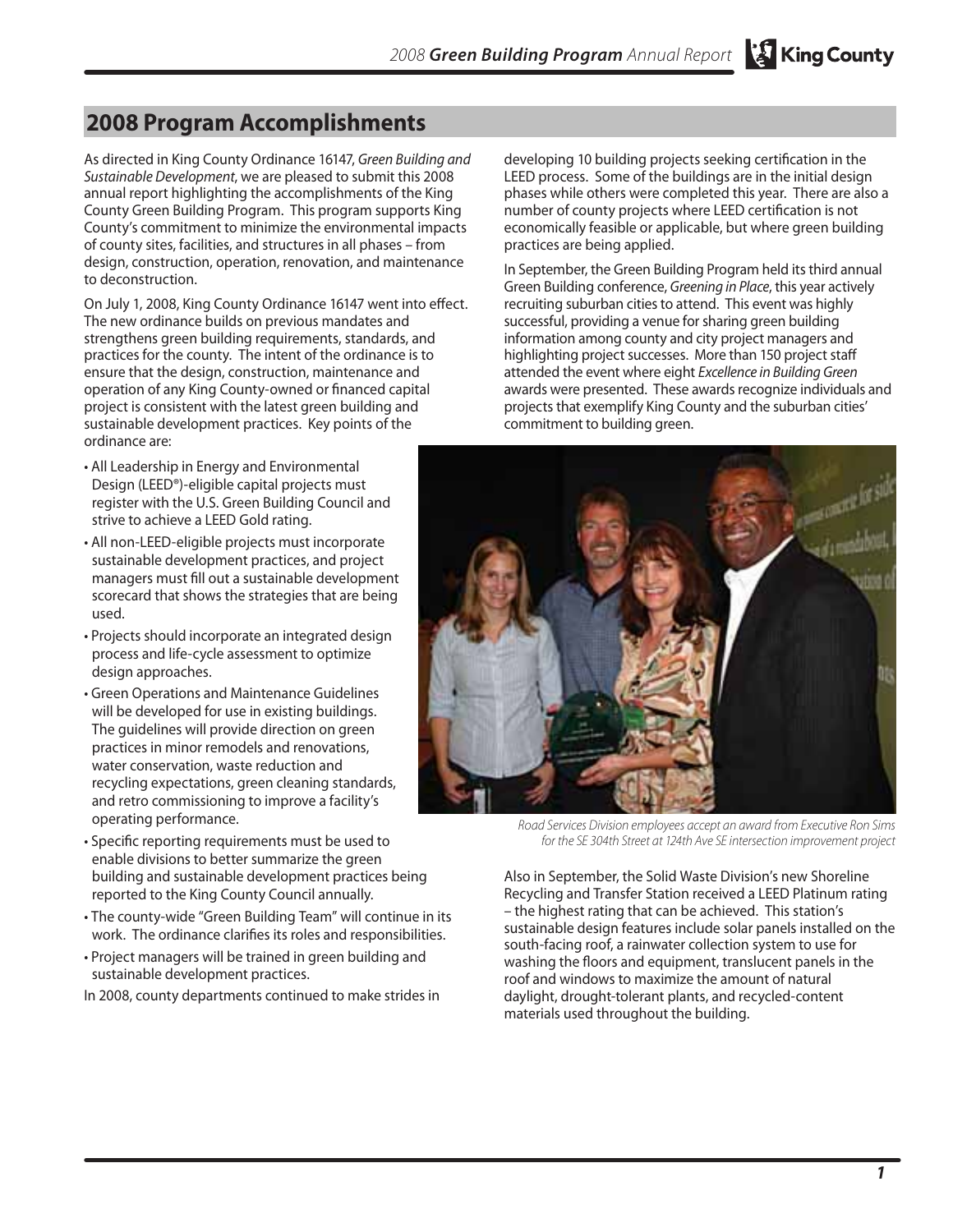

2007 LEED grant recipient Mercer Slough Environmental Education Center. This project also received a 2008 "Excellence in Building Green Award."."

In 2008, the Solid Waste Division's GreenTools Green Building Program, in partnership with the Wastewater Treatment Division, the Water and Land Resources Division's Grant Exchange Program, and the Built Green™ program, awarded six grants to commercial projects seeking LEED certification and six grants to residential projects seeking a Built Green rating. Residential projects must meet four- or five-star Built Green certification, while commercial projects must meet Silver LEED certification or higher. In addition to receiving a green building certification, the projects must also meet key environmental performance criteria, which include:

• Recycling at least 75 percent of project construction and demolition (C&D) debris.

• Meeting or exceeding the King County Post-Construction Soil Standard, which ensures that soil health is maintained or restored when construction projects are complete.

• Demonstrating that the King County 2005 Surface Water Design Manual Standards have been met or exceeded; these standards protect streams and wildlife from the potential negative effects of stormwater runoff.

The six grants for commercial projects seeking LEED certification were awarded to local governments, businesses, and organizations, including the Cities of Auburn and Kenmore, Google, the YWCA of Seattle-King County, the Highline Historical Society, and CAC Real Estate Management. The grant awards ranged from \$20,000 to \$25,000, totaling \$130,000.

The six grants for residential projects seeking Built Green ratings were awarded to single-family and affordable multifamily housing projects in Seattle, Federal Way, Issaquah, and Redmond. Many cutting-edge technologies are represented in these projects, including solar energy, grey water recycling, reclaimed materials, and deconstruction strategies. The six grant awards totaled \$67,000.

What follows is a brief description of the structure and background of the Green Building Program. The remainder of this annual report focuses on two primary areas of progress:

- The status of county projects that qualify for certification or rating under the LEED process.
- The strides made by various agencies of the Green Building Team in integrating green building elements into the many internal construction projects within the county.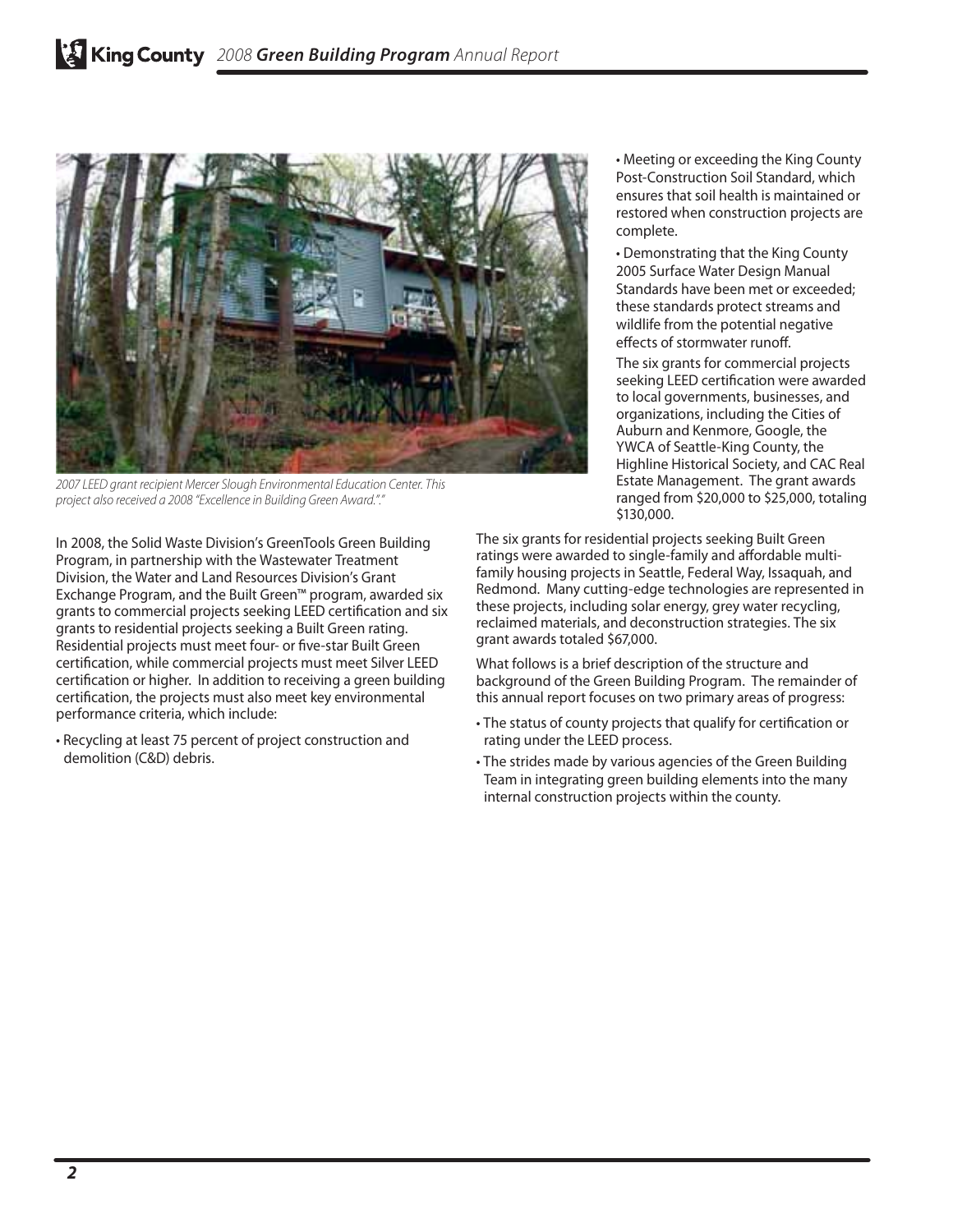# **Basic Elements of the Green Building Program**

In accordance with the Green Building and Sustainable Development Ordinance, the Solid Waste Division (SWD) of the Department of Natural Resources and Parks (DNRP) manages the Green Building Program. The ordinance requires county departments to incorporate green building elements in all construction projects. It establishes the LEED rating system as the guiding principle for meeting this goal. In cases where LEED certification may not be economically feasible or applicable for a project, such as open-air bus passenger shelters, restroom facilities, pump stations, and conveyance lines, county departments are encouraged to apply as many green building elements as possible.

SWD coordinates the countywide Green Building Team, which provides a forum for exchanging information on green building practices among county agencies and assists in guiding green building practices at county facilities. Team members include representatives from the following agencies throughout the county:

- **Executive Services**, including the Facilities Management Division (FMD)
- **Department of Transportation**, including –
- Transit Division (Transit)
- Road Services Division (Roads)
- **DNRP**, including –
- Wastewater Treatment Division (WTD)
- SWD
- Water and Land Resources Division (WLRD)
- Parks and Recreation Division (Parks)
- **Department of Development and Environmental Services** (DDES)

The Green Building Team is charged with helping countywide project teams achieve the maximum possible standards of green building on their projects.

In addition, SWD's GreenTools program provides support to project teams through training and technical assistance. With this support, design teams can achieve the maximum possible standards of green building on their projects by encouraging practices that conserve resources, use recycled-content materials, maximize energy efficiency, and address other environmental and social considerations. These practices result in economic benefits, such as reduced operating costs, enhanced asset value, optimal building performance, and a healthier workplace for employees.

# **Green Building Projects that Qualify for LEED Certification**

Standards for establishing and rating green building practices are based on criteria developed by the U.S. Green Building Council using the nationally recognized LEED rating system. LEED is a point-based system that ranks sites according to the number of green building elements incorporated in the project. The types of projects where LEED standards are most readily applied include office buildings, transfer stations, maintenance facilities, recreational facilities, and medical facilities. LEED promotes a whole-building approach to sustainability by recognizing performance in six key areas of human and environmental health: sustainable site development, water savings, energy efficiency, materials selection, indoor environmental quality, and innovation in design. Up until mid-2008, departments were directed to apply LEED criteria in the pre-design and design phases of projects, and were encouraged to seek the highest LEED certification applicable to the project. With the new ordinance now in place, eligible projects are required to seek a LEED Gold rating.

Since its inception, a number of LEED programs have evolved to suit different types of buildings. These include LEED for New Construction and Major Renovation (NC), Existing Buildings (EB), Existing Buildings Operation and Maintenance (EBOM), Core and Shell (CS), and Commercial Interiors (CI). Project managers are encouraged to register with the U.S. Green Building Council early in the project, but a final rating is not awarded until after the project is completed and monitored for compliance.

In 2008, county departments made significant progress on 10 county building projects in various phases of the LEED certification process. These projects are summarized in Table 1 and are described in more detail in this section. The table also lists projects that have completed the LEED certification process since the program's inception.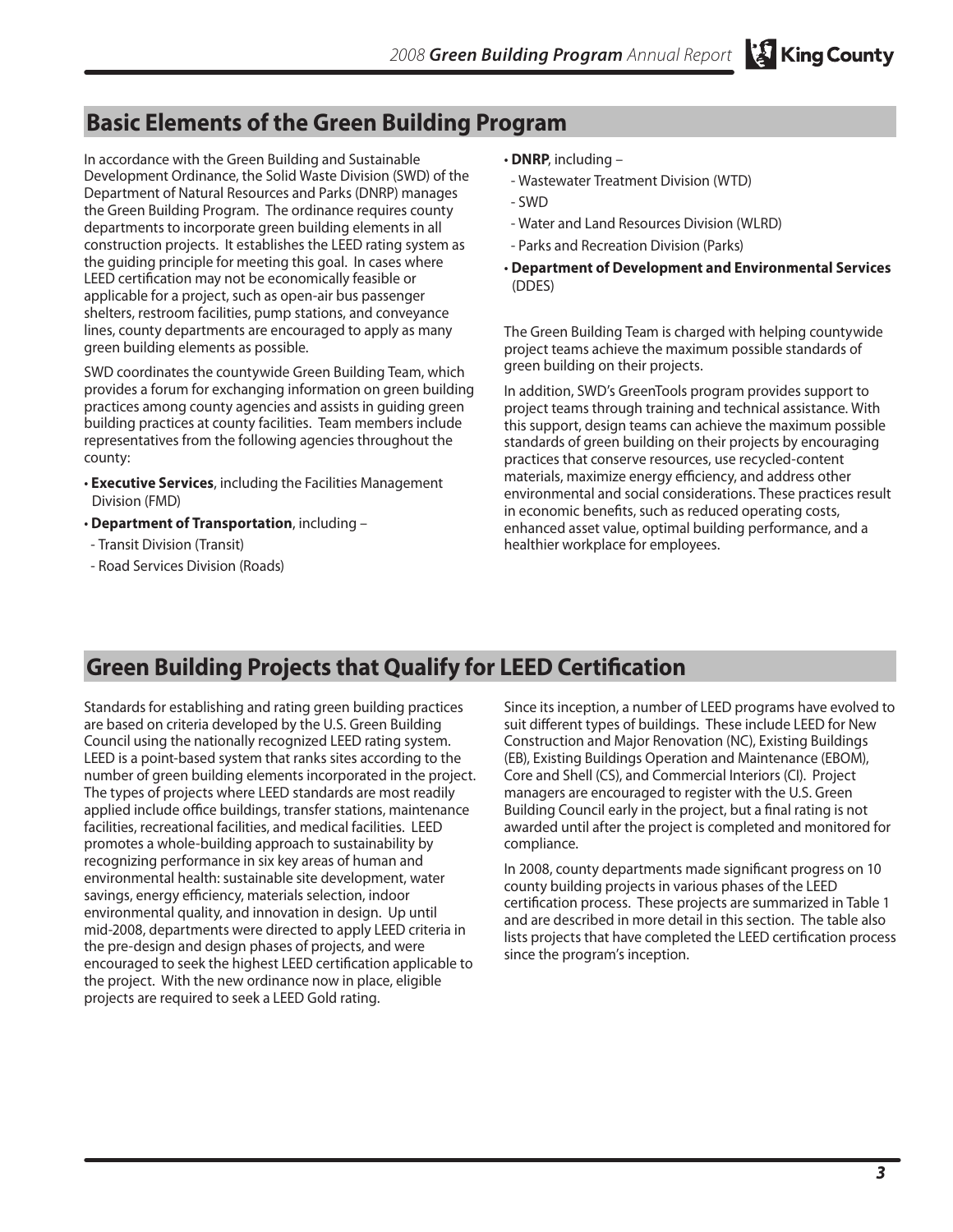| <b>Project Name</b>                                                          | <b>Division</b> | <b>Building</b><br><b>Type</b>  | Pending<br>Rating          | Rating<br><b>Achieved</b> | <b>Year Rating</b><br><b>Achieved</b> |
|------------------------------------------------------------------------------|-----------------|---------------------------------|----------------------------|---------------------------|---------------------------------------|
| <b>Projects in Design Phase</b>                                              |                 |                                 |                            |                           |                                       |
| <b>Blackriver Building</b>                                                   | <b>FMD/DDES</b> | Office                          | FROM - Silver              |                           |                                       |
| <b>Atlantic/Central Base Operations Complex</b>                              | Transit         | Office                          | NC - Silver                |                           |                                       |
| <b>Brightwater Environmental Education Center</b>                            | <b>WTD</b>      | Meeting/<br>community<br>center | NC - Gold                  |                           |                                       |
| <b>Projects in the Construction Phase</b>                                    |                 |                                 |                            |                           |                                       |
| <b>Bow Lake Recycling &amp; Transfer Station</b>                             | SWD             | Industrial                      | NC - Silver                |                           |                                       |
| <b>South Plant Administration Building</b>                                   | <b>WTD</b>      | Office/<br>laboratory           | NC - Silver                |                           |                                       |
| <b>9th and Jefferson</b>                                                     | <b>FMD</b>      | Office                          | NC - Silver                |                           |                                       |
| <b>Projects Completed - Pending Certification</b>                            |                 |                                 |                            |                           |                                       |
| <b>Carnation Treatment Plant</b>                                             | <b>WTD</b>      | Industrial                      | NC - Silver                |                           |                                       |
| <b>Atlantic/Central Base Communication and</b><br><b>Control Center</b>      | Transit         | Office                          | NC - Gold                  |                           |                                       |
| <b>Atlantic/Central Base Tire and Millwright Shop</b>                        | Transit         | Office/<br>workshop             | NC - Certified             |                           |                                       |
| <b>Chinook Building</b>                                                      | <b>FMD</b>      | Office                          | CS - Gold<br>CI - Platinum |                           |                                       |
| <b>Projects Completed and Certified</b>                                      |                 |                                 |                            |                           |                                       |
| Kent Pullen Regional Communication &<br><b>Emergency Coordination Center</b> | <b>FMD</b>      | Office                          |                            | NC - Certified            | 2005                                  |
| <b>King Street Center</b>                                                    | <b>FMD</b>      | Office                          |                            | EB - Gold                 | 2004                                  |
| <b>Power Distribution Headquarters</b>                                       | <b>Transit</b>  | Office/<br>workshop             |                            | NC - Certified            | 2007                                  |
| <b>Marymoor Maintenance Facility</b>                                         | FMD/Parks       | Office/<br>workshop             |                            | NC - Certified            | 2008                                  |
| <b>Shoreline Recycling &amp; Transfer Station</b>                            | SWD             | Industrial                      |                            | NC - Platinum             | 2008                                  |

#### **Table 1. Status of County Buildings in the LEED Certification Process**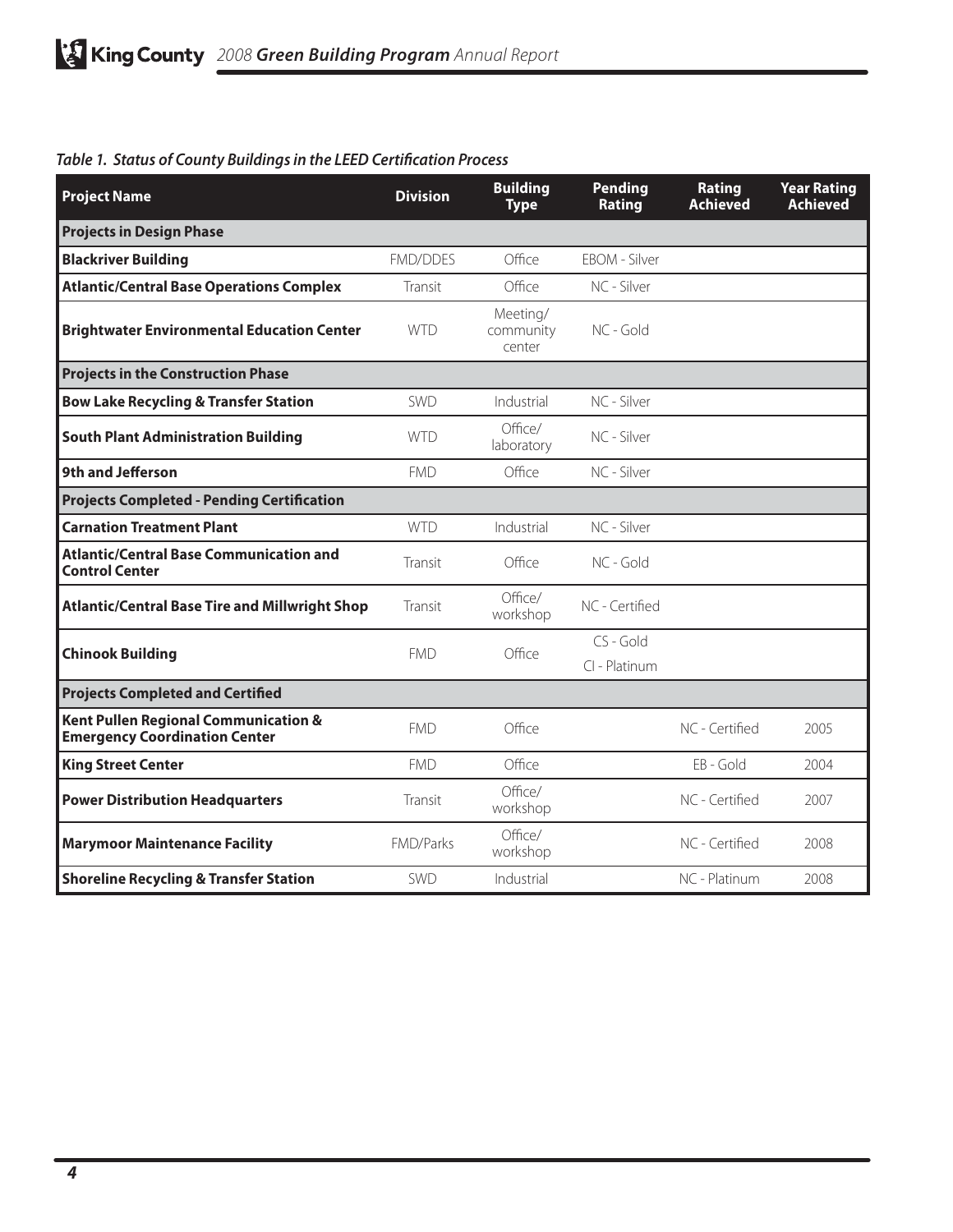## **Green Building Project Descriptions and Accomplishments**

#### (by Department)

Many of the construction projects undertaken by the county do not qualify for LEED certification; however, county departments are committed to using LEED standards as a guideline for incorporating green building practices into all projects. Such practices include using recycled materials, recycling construction waste, using innovative stormwater control strategies, reducing energy and water use, and other measures that reduce a project's impact on the environment. The projects described below demonstrate the variety of ways in which these strategies are being employed.

#### *Department of Executive Services - Facilities Management Division*

FMD staff incorporates green building

strategies into projects whenever possible.

Many of the FMD projects are focused on replacing individual systems of a facility, so the focus of that project may involve a single strategy. Many of the projects highlighted here focus on energy efficiency.

#### **Table 2. Facilities Management Division Projects**



DDES Blackriver building entry. Project staff is working to get this building certified under LEED for Existing Building: Operations and Maintenance.

FMD staff, in coordination with DDES staff, is working to get the DDES Blackriver Building certified under the LEED for EBOM rating system. The project was started in 2008, and the project team expects to receive LEED EBOM Silver certification in 2010.

| Project                                                                  | <b>Green Building</b><br><b>Features</b> | <b>Project Description</b>                                                                                                                                                                                                                                                               |
|--------------------------------------------------------------------------|------------------------------------------|------------------------------------------------------------------------------------------------------------------------------------------------------------------------------------------------------------------------------------------------------------------------------------------|
| <b>King County Courthouse</b><br><b>Superior Court Courtrooms</b>        | Sustainable materials                    | This project will replace the existing vinyl asbestos tile with linoleum tile.<br>Linoleum is made from natural materials and is very durable, negating the<br>need to replace the tile every 5 years.                                                                                   |
| <b>Issaquah District Court new</b><br><b>HVAC design and upgrade</b>     | Energy efficiency                        | This project will test and balance the HVAC system that is currently not<br>functioning properly. The goal is to design a new system that is 15 percent<br>more efficient than current American Society of Heating, Refrigerating, and<br>Air-Conditioning Engineers (ASHRAE) standards. |
| <b>King County Correctional</b><br><b>Facility exterior lighting</b>     | Energy efficiency                        | Outdated lighting was replaced with energy-efficient ballasts and lamps.<br>In addition, existing sidewalk lighting fixtures were fitted with LED lamps<br>and, in some cases, solar panels were installed to provide power.                                                             |
| <b>Eastgate Public Health direct</b><br>digital control HVAC upgrades    | Energy efficiency                        | Upgrades to the direct digital control HVAC system will provide 15 percent<br>more efficiency than the ASHRAE minimum.                                                                                                                                                                   |
| <b>Federal Way Public Health direct</b><br>digital control HVAC upgrades | Energy efficiency                        | Upgrades to the direct digital control HVAC system will provide 15 percent<br>more efficiency than the ASHRAE minimum.                                                                                                                                                                   |
| <b>Regional Justice Center</b><br><b>Detention HVAC improvements</b>     | Energy efficiency                        | This project will upgrade all 24 existing air handling unit motors at the RJC<br>Detention Building's inmate areas, with new, energy-saving motors with<br>variable frequency drives. The new system will be at least 15 percent more<br>energy efficient than the existing one.         |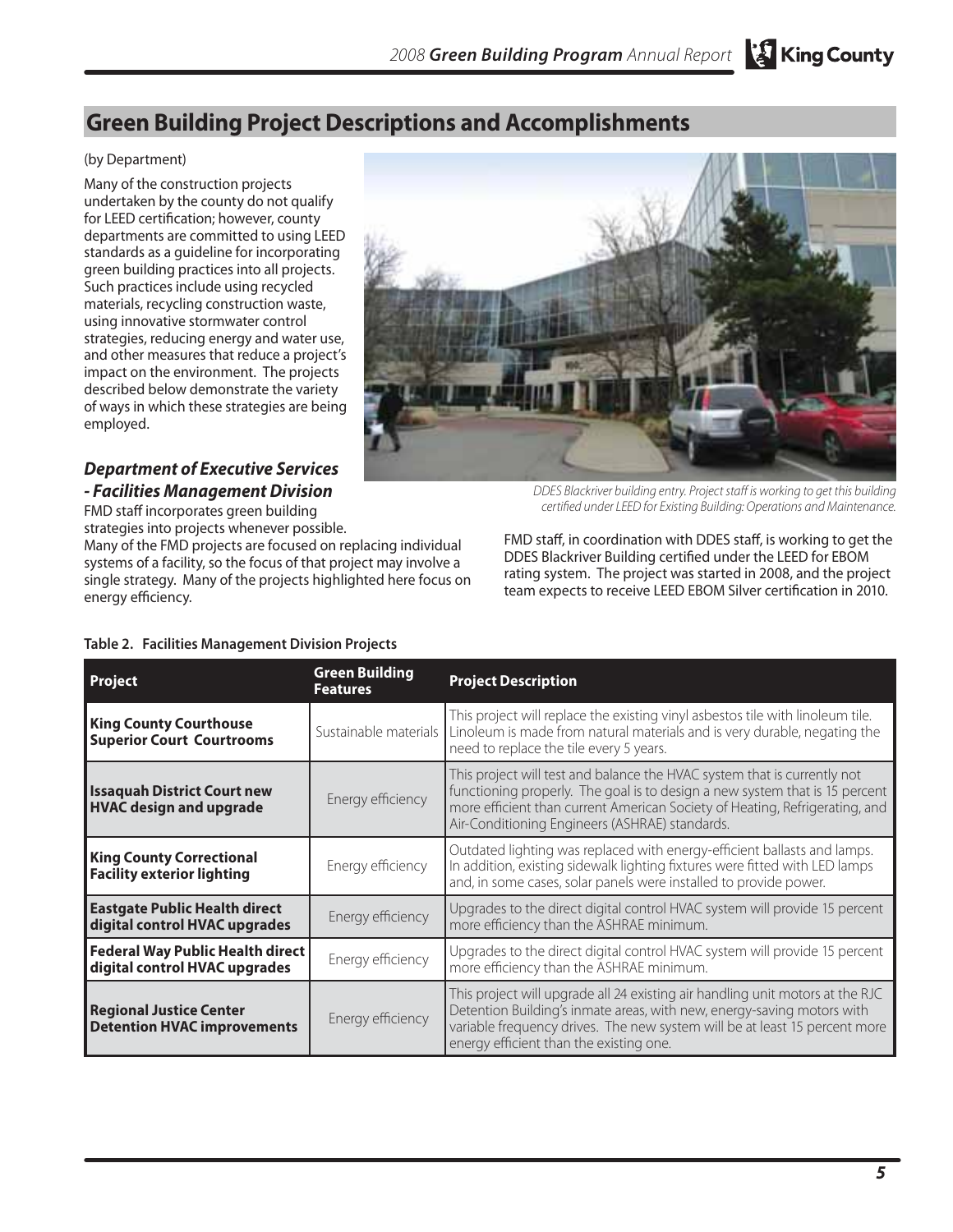

Drawing of the planned Operations Building for the Atlantic/Central Base.

#### *Department of Transportation - Transit Division*

Transit is awaiting certification on two LEED buildings and is working on a third at the Atlantic/Central Base. The Communications and Control Center and Tire and Millwright Shop building projects have been completed. In 2008, the project teams completed the submittal packages for LEED

certification and are now awaiting the results. The project teams expect a Gold certification for the Communications and Control Center and a Certified certification for the Tire and Millwright Shop buildings.

Because of budget constraints during 2008, the scope and budget of the Atlantic/Central Base Operations building was reduced. As a result, this project, now at 90 percent design, is targeted for Silver certification. Also, the new Police Building was eliminated from the budget. Instead, once the new Operations building is completed, the old Operations building will be renovated to house the Police functions. Only essential upgrades to the

present Operations building are being contemplated, sufficient to ensure an additional 7 years of useful life.

In June, 25 transit project managers took classes in LEED to give them a better understanding of the rating system requirements.

#### **Table 3. Transit Division Projects**

| Project                                             | <b>Green Building Features</b>                                              | <b>Project Description</b>                                                                                                                                                                |
|-----------------------------------------------------|-----------------------------------------------------------------------------|-------------------------------------------------------------------------------------------------------------------------------------------------------------------------------------------|
| Atlantic/Central Base<br><b>Operations Building</b> | Energy efficiency, recycled<br>material, C& D recycled, water<br>efficiency | Some of the innovation credits that this project will seek include green<br>house-keeping, green building education, and 95 percent diversion of<br>construction waste from the landfill. |

#### *Department of Transportation - Road Services Division*

Roads continued its efforts to incorporate green building practices into transportation infrastructure projects. For example, Low Impact Development (LID) strategies are considered for all capital projects and implemented whenever practicable. One such project that used LID is the SE 304th Street at 124th Avenue SE project in Auburn, which won an "Excellence in Building Green" award in 2008. Another example is the measures being taken to maximize construction reuse and recycling, such as for bridge replacement projects.



Mt. Si Bridge in North Bend as it is deconstructed.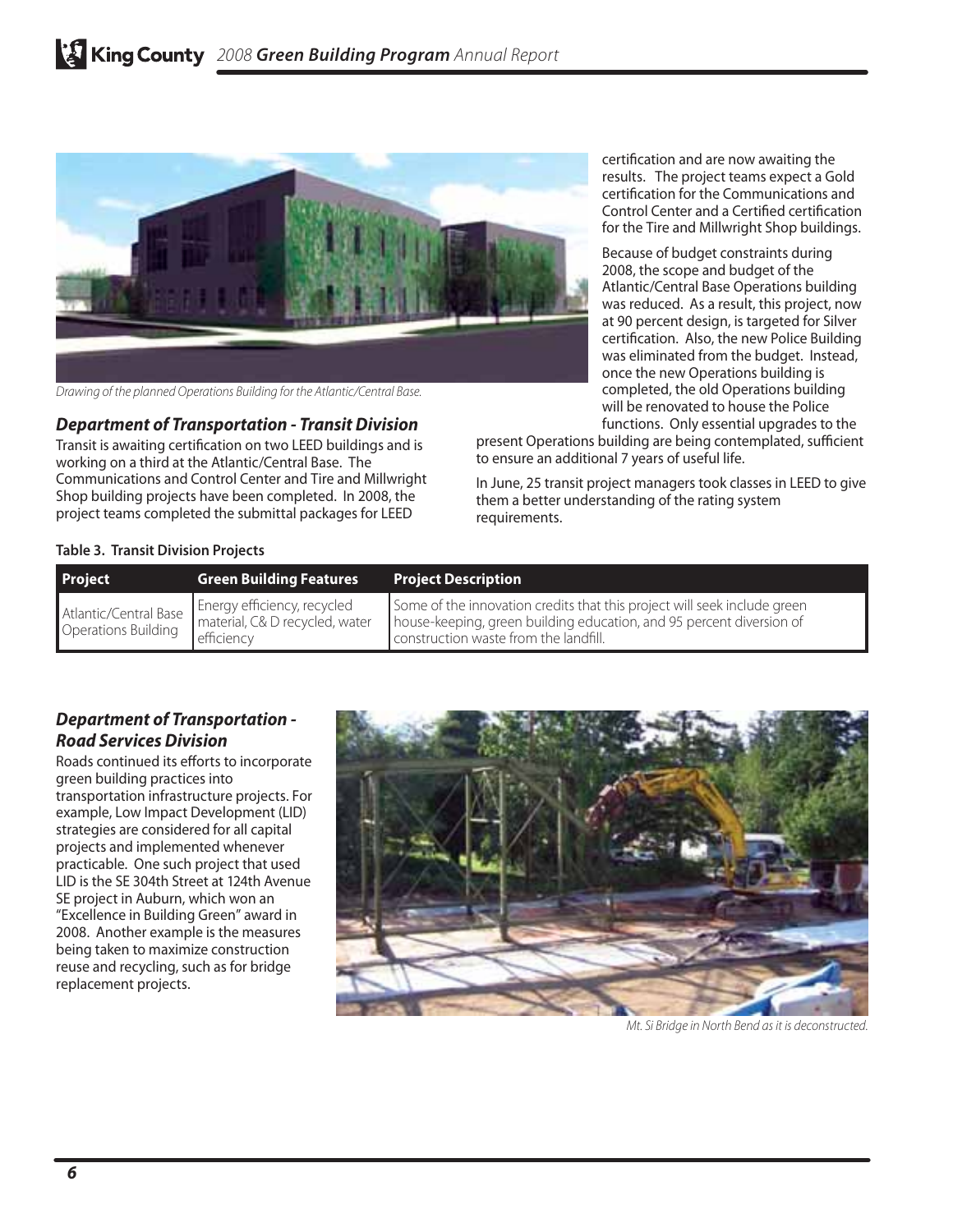**Table 4. Roads Services Division Projects**

| <b>Project</b>      | <b>Green Building Features</b> | <b>Project Description</b>                                                                                                                                                                                                                                                                                                                                                                                                                                                                                                                                                                                                                     |
|---------------------|--------------------------------|------------------------------------------------------------------------------------------------------------------------------------------------------------------------------------------------------------------------------------------------------------------------------------------------------------------------------------------------------------------------------------------------------------------------------------------------------------------------------------------------------------------------------------------------------------------------------------------------------------------------------------------------|
| Mt. Si Bridge       | C&D recycled                   | When the bridge was replaced, as much material as possible was recycled.<br>22,500 tons of steel and 250 cubic yards of concrete were recycled.                                                                                                                                                                                                                                                                                                                                                                                                                                                                                                |
| Avenue SE in Auburn | water efficiency               | The project team chose to replace an existing signalized intersection with a<br>single-lane roundabout. Roundabouts provide a variety of environmental<br>benefits: they decrease greenhouse gas emissions by decreasing the amount<br>SE 304th Street at 124th Low impact development and of time cars idle at the intersection, decrease noise by eliminating the need for<br>cars to stop and then accelerate, and decrease energy use by eliminating the<br>need for an electronic signal. Porous concrete cement for new sidewalks was<br>used to minimize the impervious surfaces and the roundabout was planted<br>with native species. |

#### *Department of Natural Resources and Parks - Wastewater Treatment Division*

In 2008, the King County Green Building Initiative guided all of the WTD construction projects in varying capacities. Some of the larger projects were able to attain or will aim for LEED Certification. Smaller projects, that aren't eligible for LEED Certification, were still able to incorporate green building techniques in the highest capacity possible.

WTD worked on three projects pursuing LEED Certification: the South Treatment Plant Administration Building which is currently under construction and pursuing LEED Silver Certification, the Brightwater Treatment Plant Environmental Education/ Community Center which is currently in

the design phase and pursuing LEED Gold Certification, and the Carnation Treatment Plant which completed construction in February 2008. The completion of the Carnation Treatment Plant was a notable achievement with considerable savings in

Carnation Treatment Plant Operations and Maintenance building.

energy efficiency, water efficiency, the use of recycled materials, and recycling during construction and demolition. This project will potentially achieve LEED Silver Certification and is currently under review by the U.S. Green Building Council.

| Project                                                                   | <b>Green Building Feature</b>                                                                              | <b>Project Description</b>                                                                                                                                                                                                                                                                                                                                                     |
|---------------------------------------------------------------------------|------------------------------------------------------------------------------------------------------------|--------------------------------------------------------------------------------------------------------------------------------------------------------------------------------------------------------------------------------------------------------------------------------------------------------------------------------------------------------------------------------|
| South Treatment<br>  Plant (Silver<br>Certification)                      | Energy efficiency, low impact<br>development, recycled<br>material, C&D recycled, water<br>efficiency      | 142.98 tons of material was diverted for construction waste management.                                                                                                                                                                                                                                                                                                        |
| l Carnation Treatment  <br><b>Plant (Silver</b><br><b>Certification</b> ) | Energy efficiency, low impact<br>development, recycled<br>material, C&D recycled, and<br>water efficiency. | A total of 479.31 tons of C&D was generated with 97 percent of that recycled.<br>With the use of drought-tolerant plant species, efficient irrigation, and planting<br>design, a 62 percent water use reduction will be realized.<br>The Operations Building performs 33 percent better than ASHRAE 90.1 - 1999<br>requirements using the LEED Energy Cost Budget methodology. |

**Table 5. Wastewater Treatment Division Projects**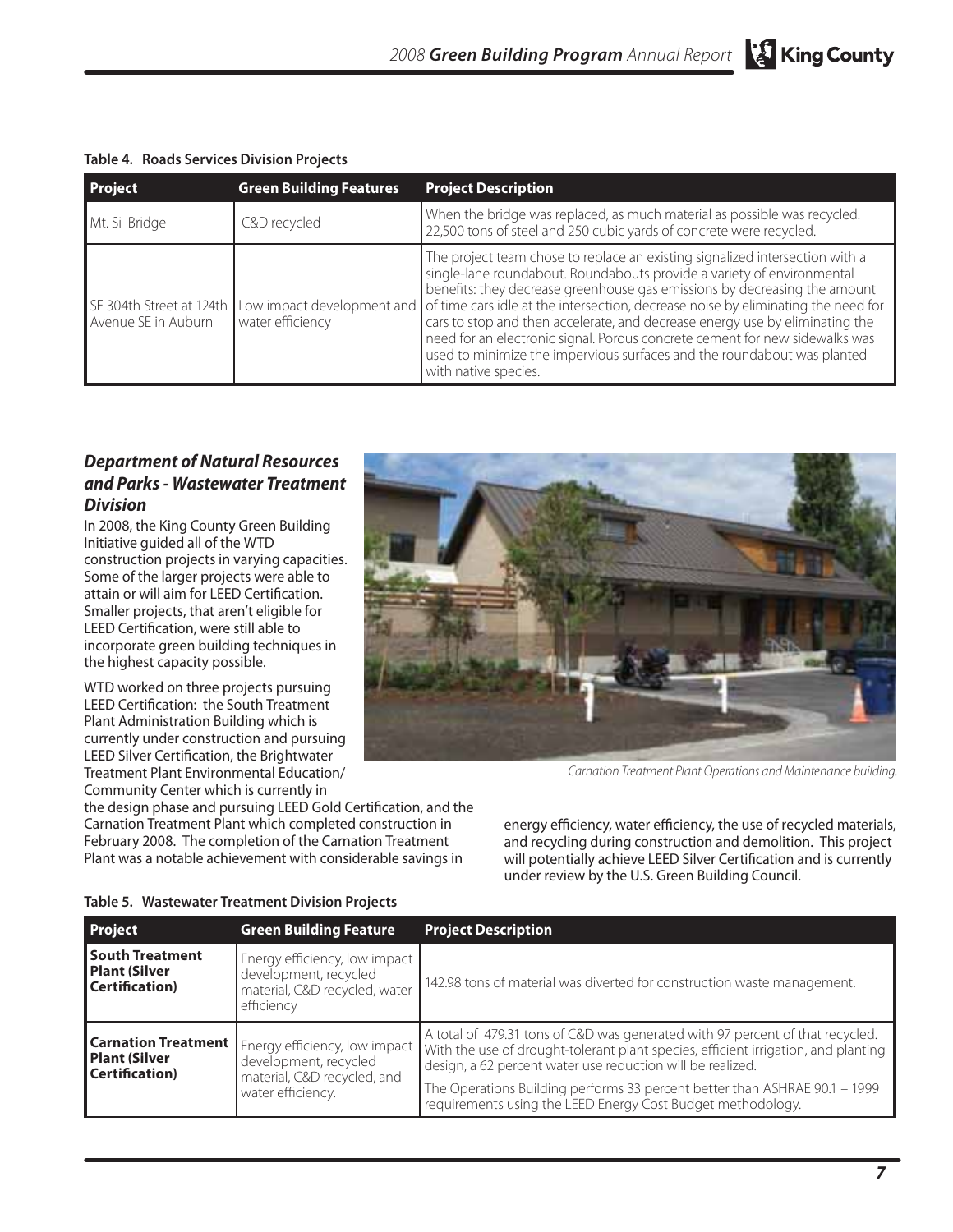#### **Table 5. Wastewater Treatment Division Projects Continued**

| Project                                                                | <b>Green Building Feature</b>                                                                              | <b>Project Description</b>                                                                                                                                                                                                                                                                                                                                                                                                                                               |
|------------------------------------------------------------------------|------------------------------------------------------------------------------------------------------------|--------------------------------------------------------------------------------------------------------------------------------------------------------------------------------------------------------------------------------------------------------------------------------------------------------------------------------------------------------------------------------------------------------------------------------------------------------------------------|
| <b>Brightwater</b><br><b>Treatment Plant</b><br>(Gold Certification)   | Energy efficiency, low impact<br>development, recycled<br>material, C&D recycled, and<br>water efficiency. | The Brightwater Environmental Education/Community Center will pursue LEED<br>Gold Certification. In 2008, construction activities diverted 725 tons of debris<br>from landfills and reused 280,000 tons of material, keeping 28,000 trucks off the<br>roadways with an estimated round trip distance of 25 miles per truck. In<br>addition, 7,700 tons of fly ash was recycled in the 2008 construction efforts.                                                         |
| <b>Hidden Lake Pump</b><br><b>Station/Boeing</b><br><b>Creek Trunk</b> | Energy efficiency, low impact<br>development, and water<br>efficiency.                                     | Green building elements include light pollution reduction, native drought<br>vegetation, trenchless technology, and pervious paving.                                                                                                                                                                                                                                                                                                                                     |
| <b>53rd Street Pump</b><br><b>Station</b>                              | Energy efficiency                                                                                          | This project will add variable fan drives to a pump station that did not have<br>them before, decreasing energy consumption. It will also provide energy-<br>efficient pumps, fans, and lighting.                                                                                                                                                                                                                                                                        |
| <b>Juanita Bay Pump</b><br><b>Station</b>                              | Energy efficiency, low impact<br>development, recycled<br>material, C&D recycled, and<br>water efficiency. | LEED elements targeted during design included site selection, LEED-accredited<br>professional on the design team, reduced site disturbance through landscaping<br>design, stormwater management, light pollution reduction, water-efficient<br>landscaping, construction waste management, and indoor air quality features<br>in design and construction. LEED elements achieved in construction will be<br>reported in the 2009 report after construction is completed. |
| Lake Hills Interceptor<br><b>&amp; EBI2</b><br><b>Rehabilitation</b>   | Water efficiency                                                                                           | By using a new method to rehabilitate sewer pipes, water use during<br>construction was reduced from 771,000 gallons to 3,800 gallons. The new<br>method involves inserting a resin-impregnated fabric sock filled with hot water<br>into the pipes. The hot water is circulated inside the sock until the sock cures<br>and hardens into the new pipe. This project saved 767,200 gallons of water.                                                                     |



Hidden Lake Pump Station Replacement – Odor Control<br>Stack Disguised as a Tree Snag



South Treatment Plant Administration Building – Front Entrance During Construction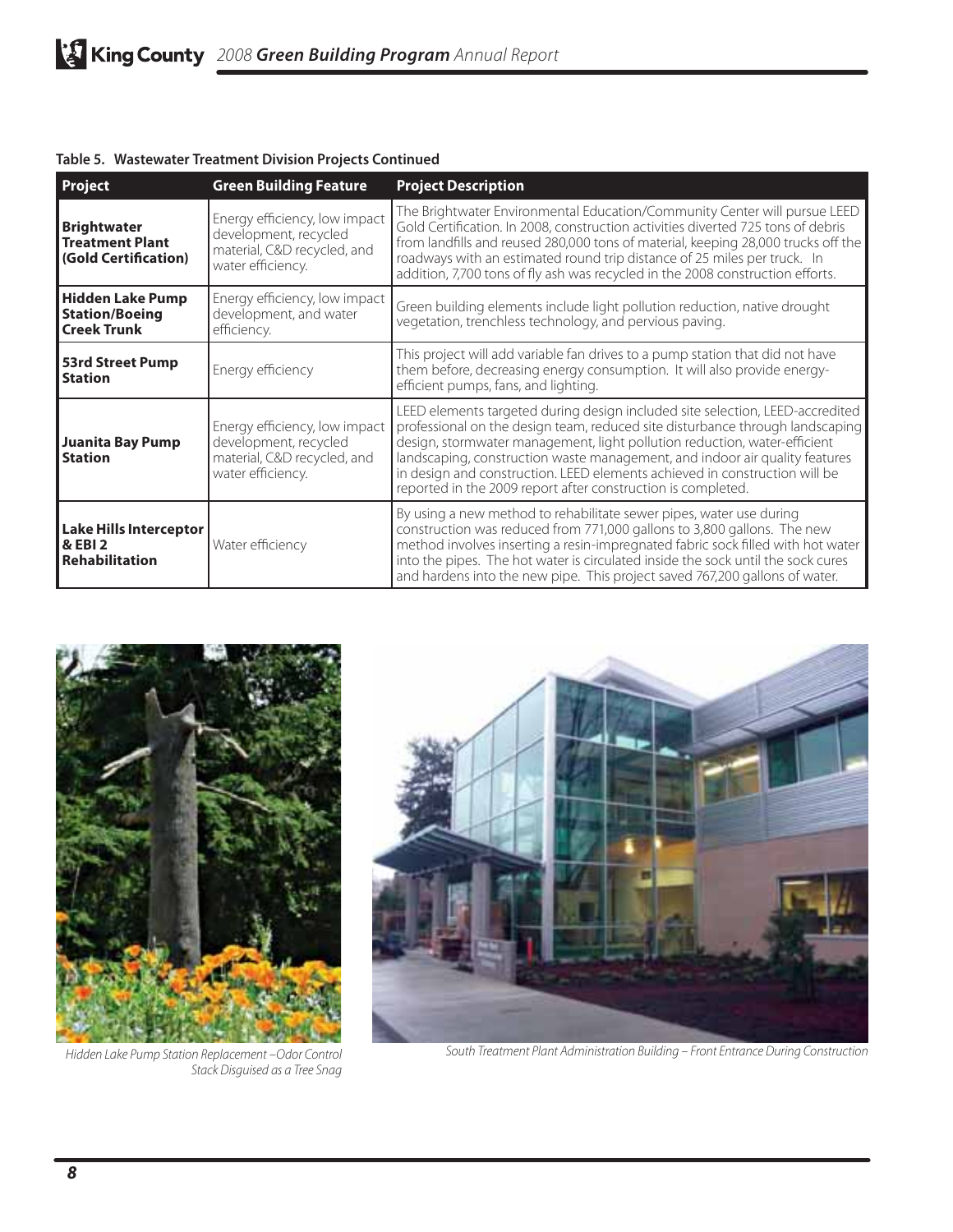|  | Table 5. Wastewater Treatment Division Projects Continued |  |  |  |  |
|--|-----------------------------------------------------------|--|--|--|--|
|--|-----------------------------------------------------------|--|--|--|--|

| Project                                                                                | <b>Green Building Feature</b>                                                             | <b>Project Description</b>                                                                                                                                                                                                                                                                             |
|----------------------------------------------------------------------------------------|-------------------------------------------------------------------------------------------|--------------------------------------------------------------------------------------------------------------------------------------------------------------------------------------------------------------------------------------------------------------------------------------------------------|
| l South Treatment<br><b>Plant Dewatering</b><br><b>Equipment</b><br><b>Replacement</b> | Energy efficiency                                                                         | This project will replace belt filter presses with three high solids centrifuges.<br>These will produce biosolids with a concentration of approximately 25-27<br>percent as opposed to 17-18 percent concentration. This will result in the<br>reduction of biosolids truck traffic by 2 trucks a day. |
| West Point<br><b>Treatment Plant</b><br><b>Waste-to-Energy</b><br>(W2E) Project        | Energy efficiency                                                                         | This project will develop a cogeneration facility that will use the digester gas<br>that is currently being wasted through a flaring process.                                                                                                                                                          |
| <b>West Point Digestion</b><br><b>Improvements</b>                                     | Low impact development                                                                    | This project will use trenchless methods such as microtunneling to avoid<br>impacts to streams and wetlands in the project corridor.                                                                                                                                                                   |
| <b>South Plant Energy</b><br><b>Efficient Aeration</b><br><b>Blowers</b>               | Energy efficiency                                                                         | The projected annual savings in kWh/yr = 194, 260. Projected annual savings in<br>dollars = $$25,611.19$ .                                                                                                                                                                                             |
| <b>Bellevue Pump</b><br><b>Station</b>                                                 | Energy efficiency, low impact<br>development, recycled<br>material, and water efficiency. | A high-efficiency irrigation system will use 50 percent less potable water.                                                                                                                                                                                                                            |



Brightwater Environmental Education Center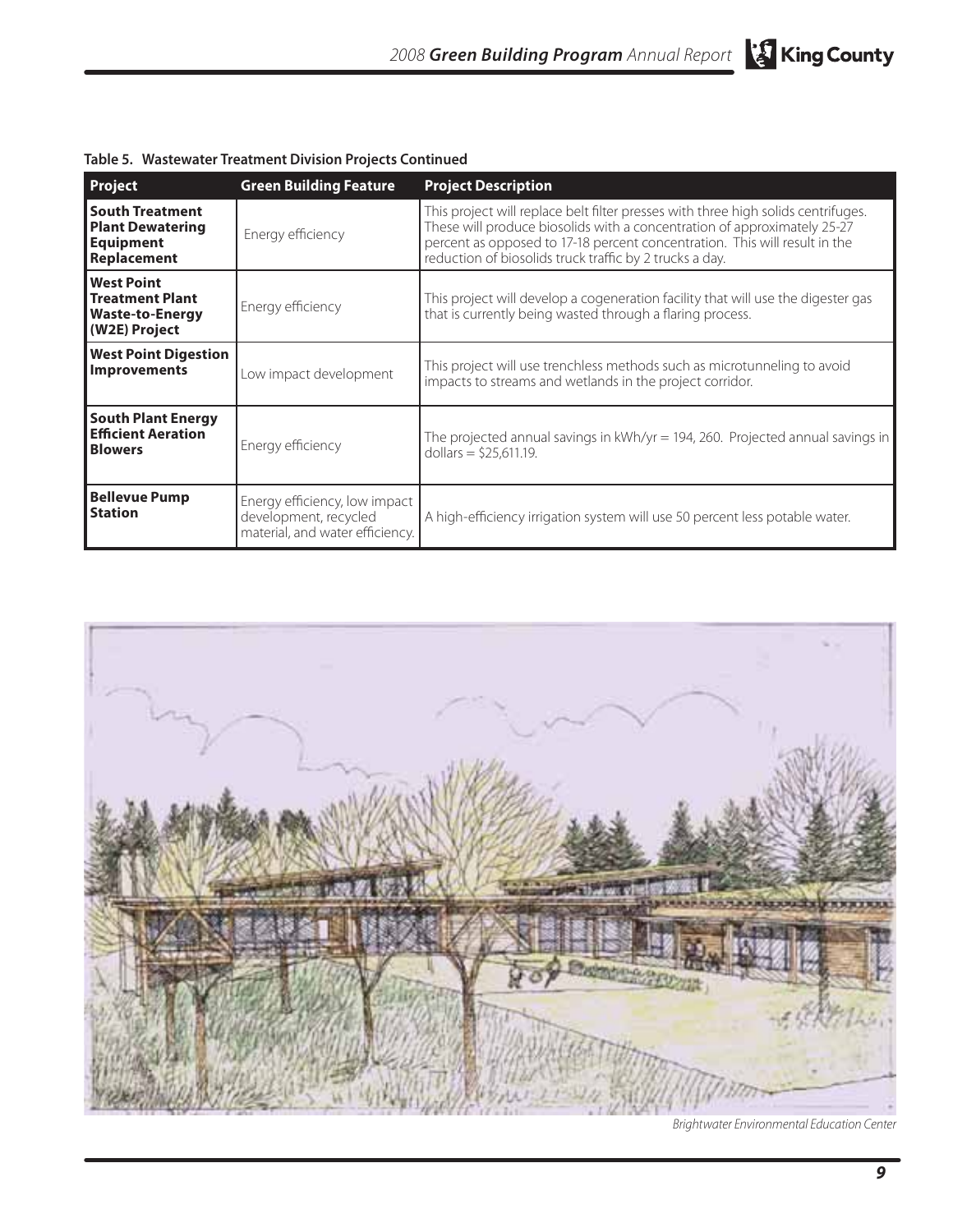#### *Department of Natural Resources and Parks - Solid Waste Division*

In February 2008, SWD opened its newest transfer station – the Shoreline Recycling and Transfer Station. Its sustainable design features include solar panels installed on the south-facing roof, a rainwater collection system to use for washing the floors and equipment, translucent panels in the roof and windows to maximize the amount of natural daylight, droughttolerant plants, and recycled-content materials used throughout the building. The station also features expanded recycling areas, including separate yard waste recycling, and a garbage compactor that will lessen truck trips between the station and the landfill. The project received a LEED NC Platinum



Drawing of the new Bow Lake Recycling and Transfer Station.

certification. The project is believed to be the first facility of its kind worldwide to have achieved this level of certification. The project also received a number of awards and honors, including Grand Award – Project of the Year and Green Project of the Year from the Northwest Construction Consumer Council, as well as What Makes It Green? – Honorable Mention from the American Institute of Architects, Seattle Committee on the Environment.

Other projects that SWD is working on, described below, also

incorporate LEED principles. The Bow Lake Recycling and Transfer Station will also be seeking LEED certification.

 SWD's GreenTools program has also been providing green building assistance on projects for county residents, businesses, cities, and other agencies. This program includes training, financial incentives, research, project review, and development of strategies and policies to support green building throughout the county.

| <b>Project</b>                                                                                          | <b>Green Building Features</b>                                                  | <b>Project Description</b>                                                                                                                                                                                                                                                                                                                                                                                                                                                                                                                                                                                                   |
|---------------------------------------------------------------------------------------------------------|---------------------------------------------------------------------------------|------------------------------------------------------------------------------------------------------------------------------------------------------------------------------------------------------------------------------------------------------------------------------------------------------------------------------------------------------------------------------------------------------------------------------------------------------------------------------------------------------------------------------------------------------------------------------------------------------------------------------|
| <b>Skykomish Drop Box</b>   C&D recycled                                                                |                                                                                 | The Skykomish Drop Box roof collapsed under excessive snow load in early<br>2008. The collapsed metal roof was recycled and construction of a new metal<br>roof was completed. In all, 11,710 tons of metal was recycled.                                                                                                                                                                                                                                                                                                                                                                                                    |
| <b>Houghton Transfer</b><br><b>Station Roof</b><br><b>Replacement &amp; Site</b><br><b>Improvements</b> | Energy efficiency, recycled<br>material, C&D recycled.                          | This project involves replacing the roof and improving site conditions at the<br>Houghton Transfer Station. For the site improvement work, the contractor will<br>be using ecology blocks, made from recycled concrete with 40 percent fly ash<br>as cement substitute. To reduce energy consumption, time controlled lighting<br>will be installed. The project is currently in the design phase and is using the<br>LEED checklist as a quide.                                                                                                                                                                             |
| <b>Bow Lake Recycling</b><br>and Transfer Station                                                       | Energy efficiency, recycled<br>material, C&D recycled, and<br>water efficiency. | This new facility will be constructed on the site of the existing Bow Lake Transfer<br>Station in Tukwila. Some of the sustainable features to be incorporated include<br>passive ventilation, natural daylighting, rainwater harvesting, highly-reflective<br>roofs, solar panels, water-efficient landscaping, recycled-content building<br>materials, mitigation of old landfill areas, and restoration of stream buffers on<br>the adjacent property. The first phase of construction will begin in early 2009<br>with site preparation. The project team anticipates at least a LEED Silver rating<br>for this project. |

#### **Table 6. Solid Waste Division Projects**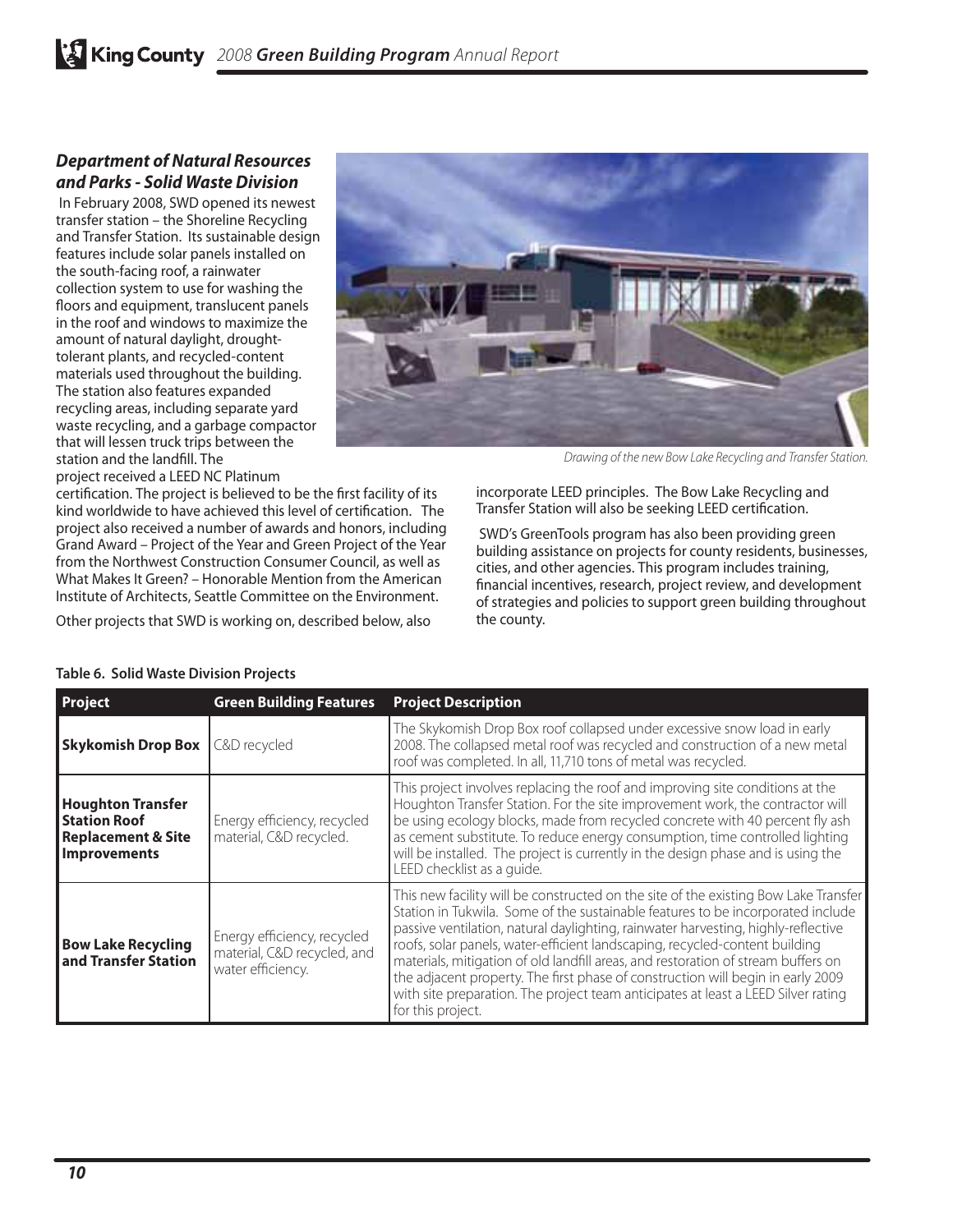#### *Department of Natural Resources and Parks - Water and Land Resources Division*

WLRD's capital projects generally involve open space land acquisition, aquatic habitat improvement, river flood control, and stormwater flow control and water quality treatment. These projects are not eligible for LEED certification. The Coordinate Reduction of Waste (CROW) program, which stresses recycling of excavated soil, pipe, and concrete, and use of recycled material or materials with recycled content (such as recycled plastic lumber and GroCo made form biosolids), is in place at all of WLRD's facilities. Wood waste from projects is ground up and used as a soil amendment, and compost is used to amend soils. Specifications for buying compost, topmost (a mixture of topsoil and compost), and GroCo are available for project managers.

As in past years, WLRD staff provided a significant amount of

technical support to private project proponents and their consultants in the use of LID techniques. These projects included subdivisions and commercial and single-family residences. WLRD staff also provided support to citizens proposing residential and farm projects through the Rural Stewardship (1 plan completed) and Farm Planning programs (32 citizens assisted). These programs use LID and other green approaches to limiting environmental impacts from rural-area projects.

WLRD staff also worked on the design for a retrofit and expansion of a park and ride lot on Vashon Island that uses permeable pavement and bioretention areas where stormwater is retained and filtered through vegetation. In addition, WLRD received two grants from Washington State Department of Ecology to study retrofitting two urbanized drainage basins to improve stormwater treatment. These grants are for a 3-year term and LID approaches will be evaluated in both these studies.

#### *Department of Natural Resources and Parks*

#### *- Parks and Recreation Division*

Many of the Parks projects featured this year were able to either salvage or reuse many materials. From the salvage of an old dock to the reuse of bridge decking, Parks, with technical assistance from FMD, conserved many resources. Planning for a new Central Maintenance Facility got underway this year. The project team anticipates that the project will try to achieve a LEED Gold rating for the building. An eco-charrette was held in 2008. However, funding for the construction of the facility has not yet been allocated.



East Lake Sammamaish Trail.

#### **Table 7. Parks and Recreation Division Projects**

| Project                                          | <b>Green Building</b><br><b>Features</b> | <b>Project Description</b>                                                                                                                                                                                                                                               |
|--------------------------------------------------|------------------------------------------|--------------------------------------------------------------------------------------------------------------------------------------------------------------------------------------------------------------------------------------------------------------------------|
| <b>Burke Gilman Trail</b><br>Improvement         | C&D recycled                             | This project replaces the asphalt pavement along two miles of the Burke Gilman<br>Trail in Lake Forest Park. At four locations adjacent to wetlands, semi-pervious<br>asphalt will be used. 1,290 cubic yards of asphalt will be recycled and subgrade<br>gravel reused. |
| Lake Sammamish Master Trail<br>- Redmond Segment | Recycled material                        | This project consists of paving and widening a two mile segment of the gravel<br>trail. The project will reuse the existing gravel for widening the trail by 8 feet.<br>4,100 linear feet of split rail and 1,200 linear feet of chain link fence will be reused.        |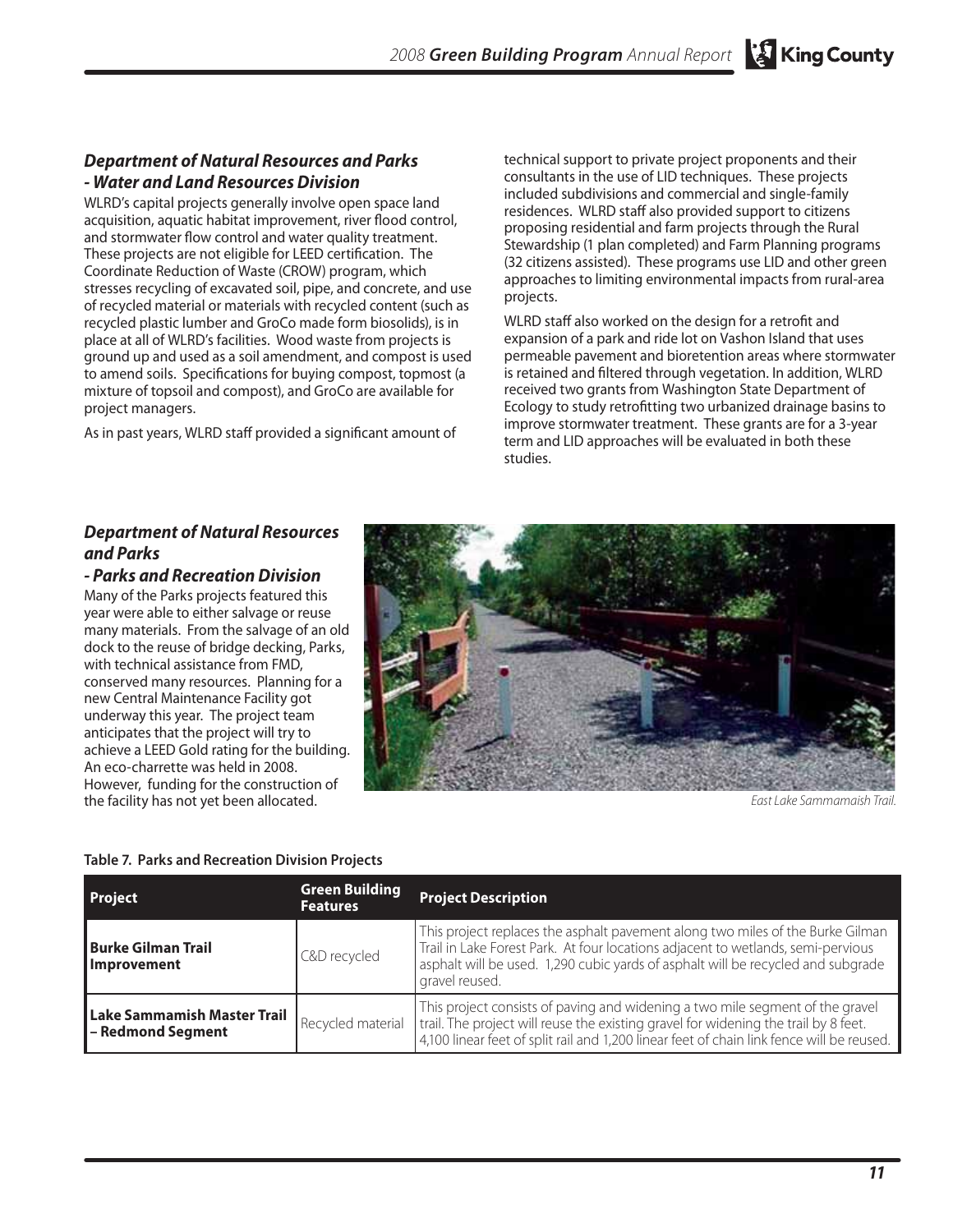#### **Table 7. Parks and Recreation Division Projects Continued**

| <b>Project</b>                                          | <b>Green Building</b><br><b>Features</b> | <b>Project Description</b>                                                                                                                                                                                                                                                                                                                                                           |
|---------------------------------------------------------|------------------------------------------|--------------------------------------------------------------------------------------------------------------------------------------------------------------------------------------------------------------------------------------------------------------------------------------------------------------------------------------------------------------------------------------|
| <b>Maury Island Marine Park Pier</b><br>Removal         | C&D recycled                             | This project involved deconstruction of a 285-foot dilapidated pier and the<br>salvage of reusable materials for future use on the site for a potential observation<br>deck. 575 linear feet of rail system and 4,275 square feet of timber decking was<br>salvaged. This Community Partnership Grant Project will coordinate with the<br>"Friends of Maury Island" community group. |
| Lakewood Park Dock Removal   C&D recycled               |                                          | This project was able to salvage or recycle much of the 130-foot dock that was<br>deconstructed at Lake Hicks in White Center's Lakewood Park. 11.23 tons of<br>timber piles and all metals were recycled. 28 timber piles were salvaged for<br>reuse and 4,000 square feet of 7-in thick concrete was salvaged for reuse.                                                           |
| <b>Cedar River Bridge</b><br><b>Improvements</b>        | C&D recycled                             | This project involves the deconstruction/replacement and rehabilitation of two<br>bridges on the Cedar River Trail. It is expected to divert 96 percent of<br>construction waste for reuse.                                                                                                                                                                                          |
| <b>Soos Creek Trailhead Phase IV   C&amp;D recycled</b> |                                          | The trailhead was constructed within the footprint of an approximately<br>500-square-foot residential lot. All reusable materials from the existing house<br>were salvaged.                                                                                                                                                                                                          |



Dorre Don bridge before and after deconstruction.

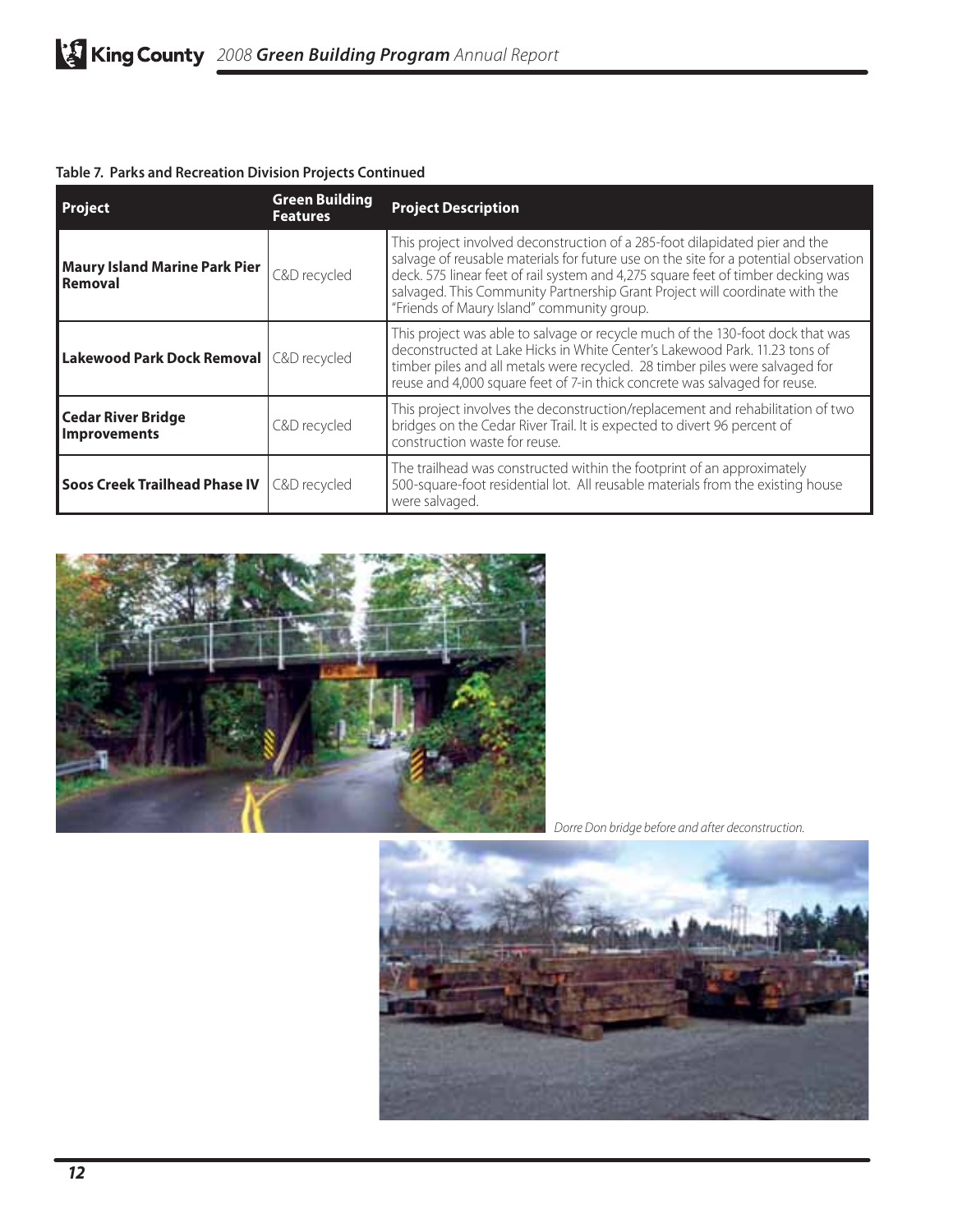King County 2008 *Green Building Program* Annual Report

#### *Department of Development and Environmental Services*

Several activities at the DDES Permit Center which will help people seeking information on green building were completed in 2008. A newly updated display at the permit center features new posters on construction and demolition, the affordable housing Greenbridge Hope VI project, and home energy efficiency. Also, some new brochures were added to the display that include the do-it-yourself home energy audit, green home buyer's guide, green septic systems, rural green building brochure, and a Greenbridge affordable housing community case study. More than 1,500 brochures on these topics have already been distributed. In addition, more than 1,000 green home remodel guides have also been distributed.

To better inform customers, a handout about the DDES Green Building Program and Incentives was produced and inserted into all customer application packets. Staff handled more than 80 green building technical assistance projects, including responding to customer phone calls and voice mails, as well as meeting with customers about their projects and attending pre-application meetings for commercial projects. As part of the Green Building Program Incentives, free project

management, priority processing, and technical assistance were provided to a 5-star Built Green project and two 4-star Built Green single-family homes.

Staff also continued to provide special assistance to the Built Green/Low Impact Development Demonstration Ordinance projects: Hope VI Greenbridge project in White Center and Sunflower project on Vashon, two affordable housing projects.

DDES staff has also been involved in various efforts that are seeking to reduce the effects of climate change. One such effort is participating on a committee that is developing mitigation strategies for the State Environmental Policy Act Greenhouse Gas Ordinance that will require projects to account and mitigate for their greenhouse gas emissions. The ordinance was transmitted to the King County Council for its consideration in early 2009. Another effort that staff is participating in is representing the County in support of comprehensive energy code changes at the national code change hearings, part of the Cool Counties 30 percent Solution.

In order to give the best service to customers, DDES staff took part in several trainings that were provided that covered all phases of sustainable construction.





New display panels in the DDES permit center.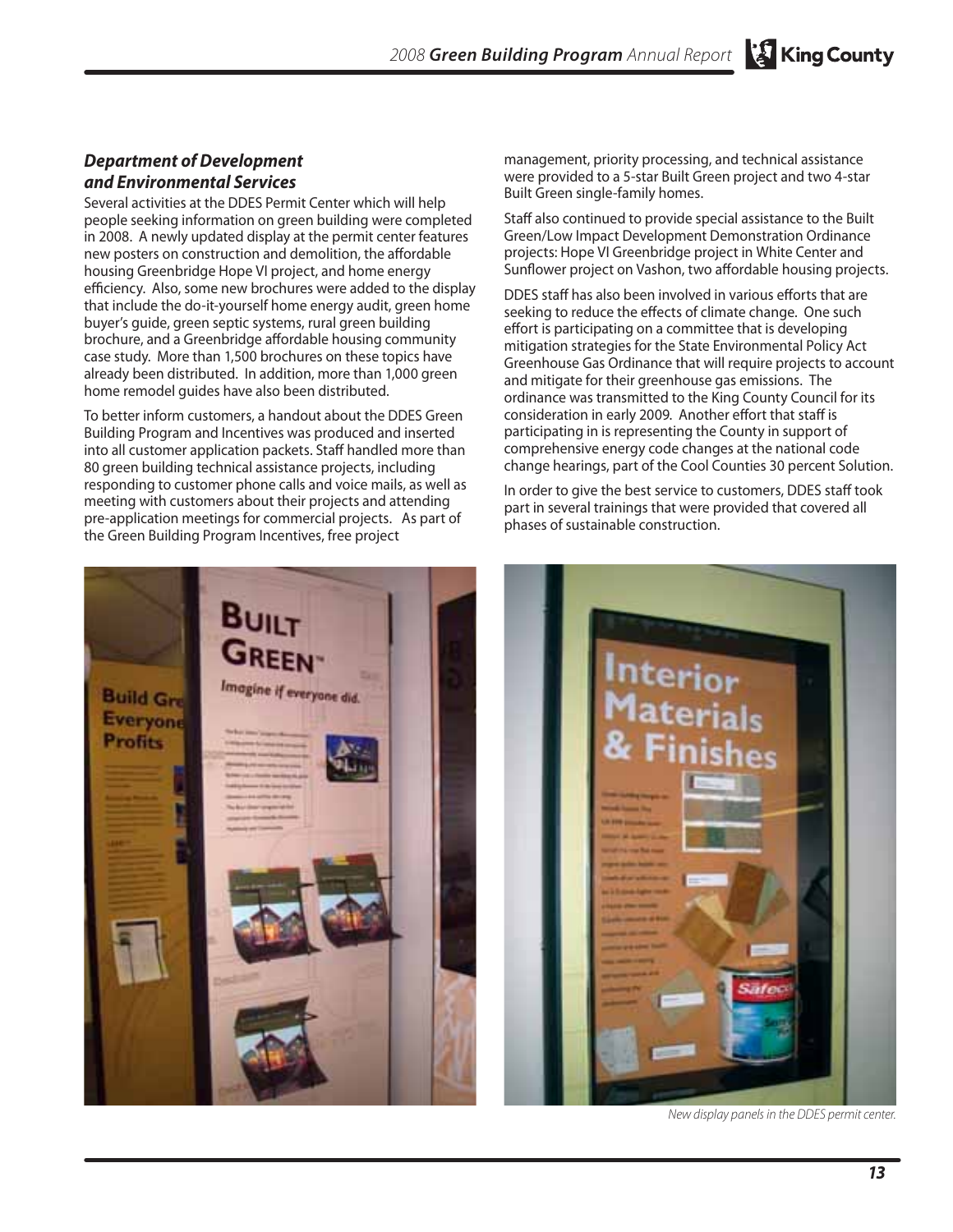This material will be provided in alternate formats upon request by contacting:

### **King County Solid Waste Division**

206-296-4466,

1-800-325-6165, ext. 6-4466,

TTY Relay: 711, www.kingcounty.gov/solidwaste